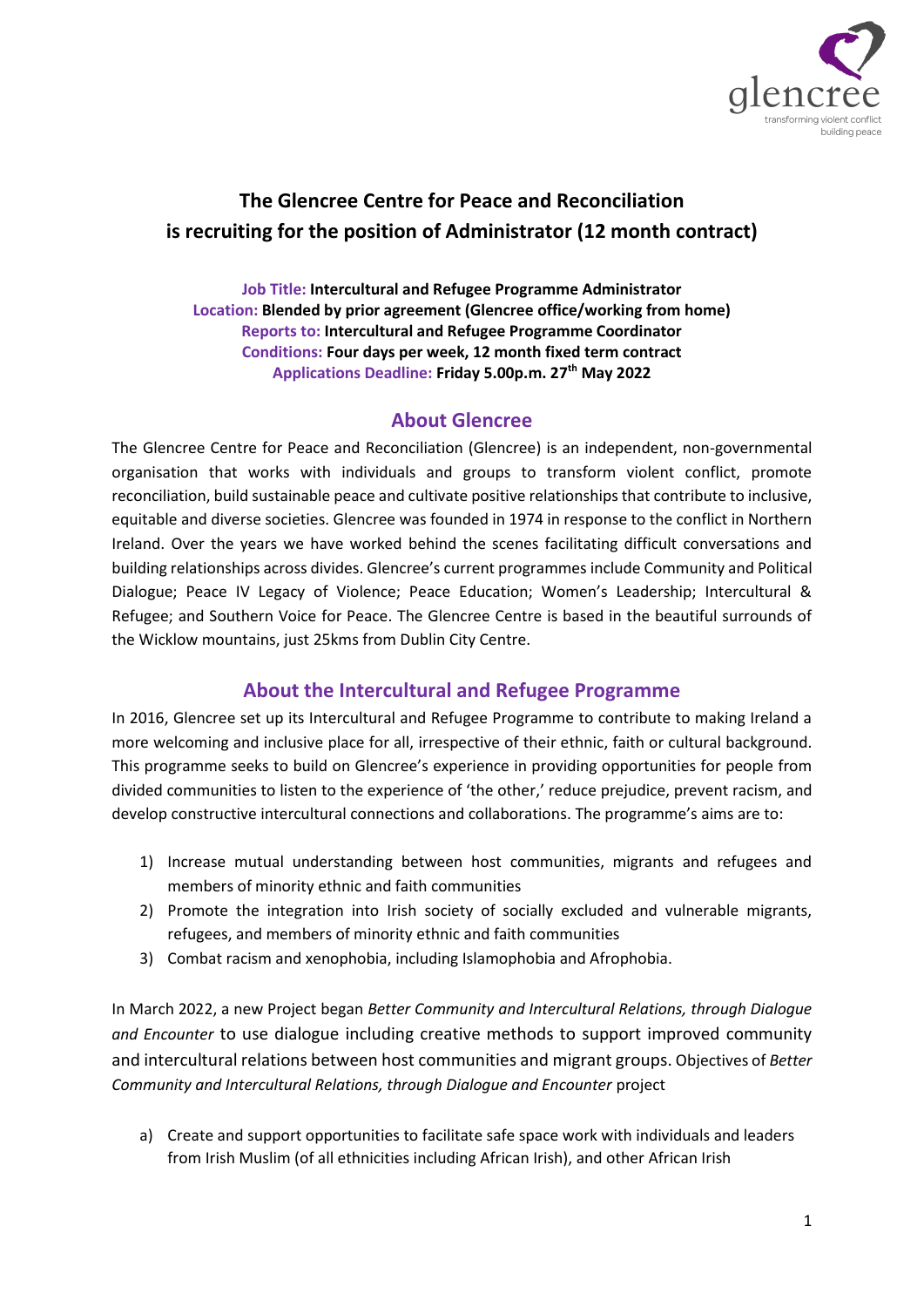

backgrounds to build trust and relationships leading to encounters with key people from host communities at local level

- b) Convene and independently facilitate national policy dialogues between migrant groups and government and statutory stakeholders
- c) Strengthen the intercultural conflict resolution capacity of migrant and host community groups at local community level, to dialogue together as well as working with all parties to come up with grass-roots solutions
- d) Facilitate intercultural dialogues at local and national level to advance integration by engaging people from host and migrant communities to identify challenges and solutions. At local community level, conflict resolution training will build skills for key individuals from host and migrant communities and a sharing and learning network will sustain skills and relationships to enhance integration by preventing discrimination and resolving intercultural tensions at local levels.

## **Job Description**

The Glencree Centre for Peace & Reconciliation is looking for a dynamic, energetic, and positive person to join our team as the Administrator for the Intercultural and Refugee Programme. The successful candidate will report to the Programme Coordinator and will also work with the Project Lead of the Hope and Ambition Project, other Glencree staff, Consultants, NETHATE PhD students, interns, and volunteers. This post operates in a team environment and the post holder will work collaboratively with their Glencree colleagues, attending staff and programme meetings and liaising with all departments within the organisation. From time to time the post may require an element of working unsocial hours including weekend work. A time off in lieu system is in operation. Glencree is an equal opportunities employer we specifically welcome applications from people from diverse and minority ethnic and faith backgrounds.

## **Key Duties and Responsibilities**

The Refugee and Intercultural Programme Administrator's primary responsibilities will include:

- Dealing with all correspondence, emails, and telephone calls for the Intercultural and Refugee Programme, replying to same on behalf of the Programme Coordinator or redirecting to other colleagues, consultants, or volunteers
- Providing advice/assistance on a daily basis to people with queries about the Programme's work and liaising with project participants and other stakeholders
- Organising Programme meetings, travel and accommodation and attending meetings where applicable
- Setting up, maintaining, and updating the Programme records, databases, and electronic and paper filing systems
- Keeping all project financial records, as directed by the Programme Coordinator, liaising with programme staff and the Glencree Financial Controller and funders as appropriate
- Assisting the Programme Coordinator in compiling activity and financial reports as required by the Glencree and funders
- Compiling, designing, and issuing the regular Programme information bulletin, choosing items from the diverse range of relevant information available and increasing the mailing list and the groups from which information is obtained